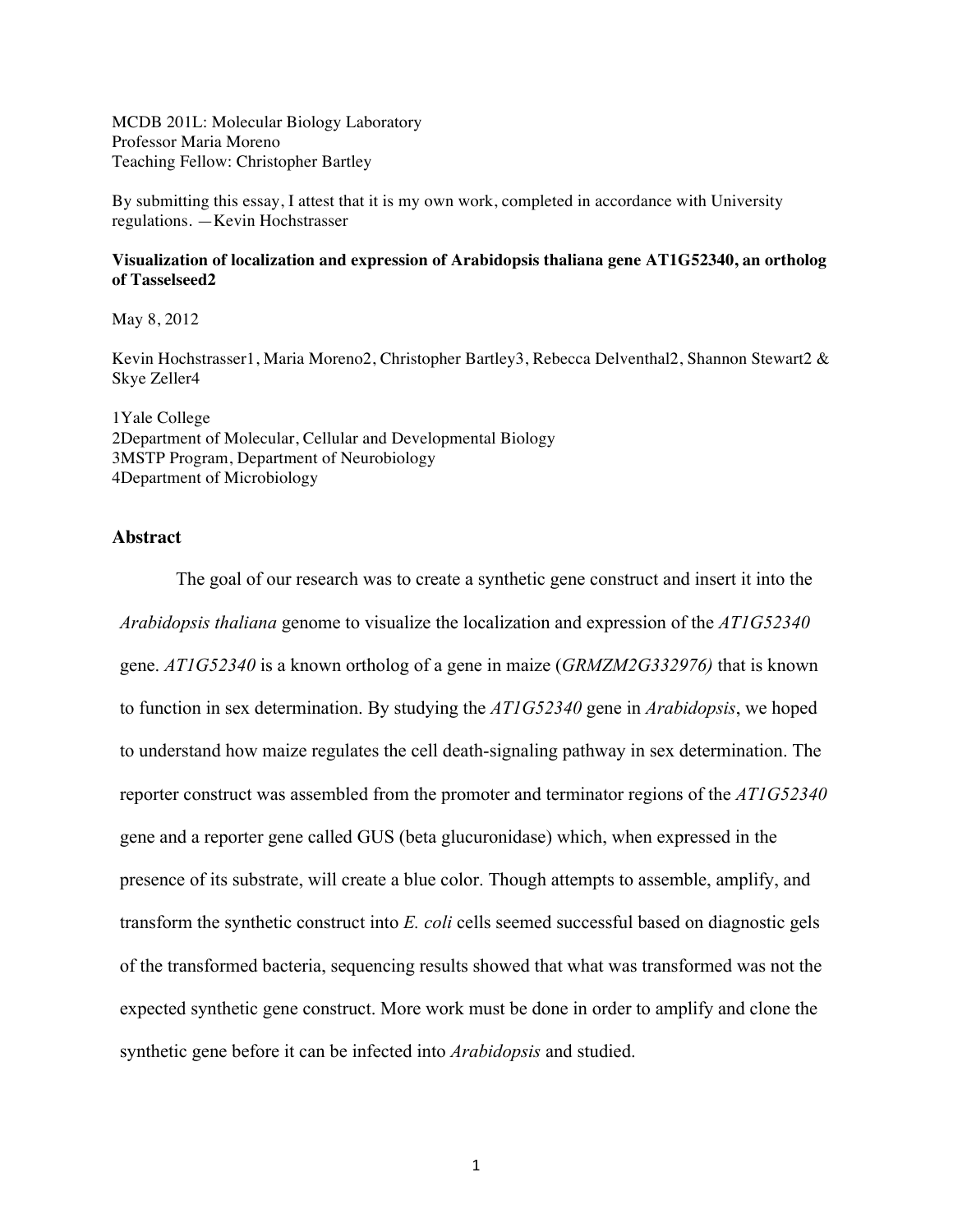### **Introduction**

The impending food crisis will make food unavailable to vast amounts of the world's population unless crop yields can be markedly increased in the coming century. Maize hybrids and the hybrids of similar plant species demonstrate a trait, known as heterosis, defined as the increased performance of a hybrid relative to its parents, that if harnessed could help combat this crisis (Springer and Stupar, 2007). Maize hybrids tend to produce stronger plants, larger seed-bearing ears, and higher crop yields. How and why hybridization of plant species leads to increased vigor in offspring is not fully understood, but because heterosis in crops leads to significant improvements in agricultural yields, it would be advantageous if selective breeding could produce heterosis in other staple crops like rice, wheat, and barely. These organisms have perfect flowers (both sex organs expressed within the same flower). Only plants with imperfect flowers can be crossed (or hybridized) because they do not exhibit self-fertilization. In this experiment, genes in Arabidopsis known to be orthogonal to known sex determination genes in maize will be investigated to see if the orthologs might have a similar function in a plant with perfect flowers. Investigations of these orthologs may one day allow for the engineering of crops that express perfect flowering to express imperfect flowering and heterosis.

Maize has separated, unisexual flowers. The *tasselseed* and *silkless1* family of genes largely controls sex determination in maize (Wu X, Knapp S, Stamp A, 2007). *Tasselseed* genes are epistatic to *silkless1* and are responsible for pistil cell death (Wu X, Knapp S, Stamp A, 2007). If the *silkless1* gene is not expressed, tasselseed 2 will cause the death of pistil cells and the division of stamen cells. Silkless1 is responsible for stamen cell arrest (Calderon-Urrea A, Dellaporta SL, 1999). If *silkless1* is expressed, it inhibits cell death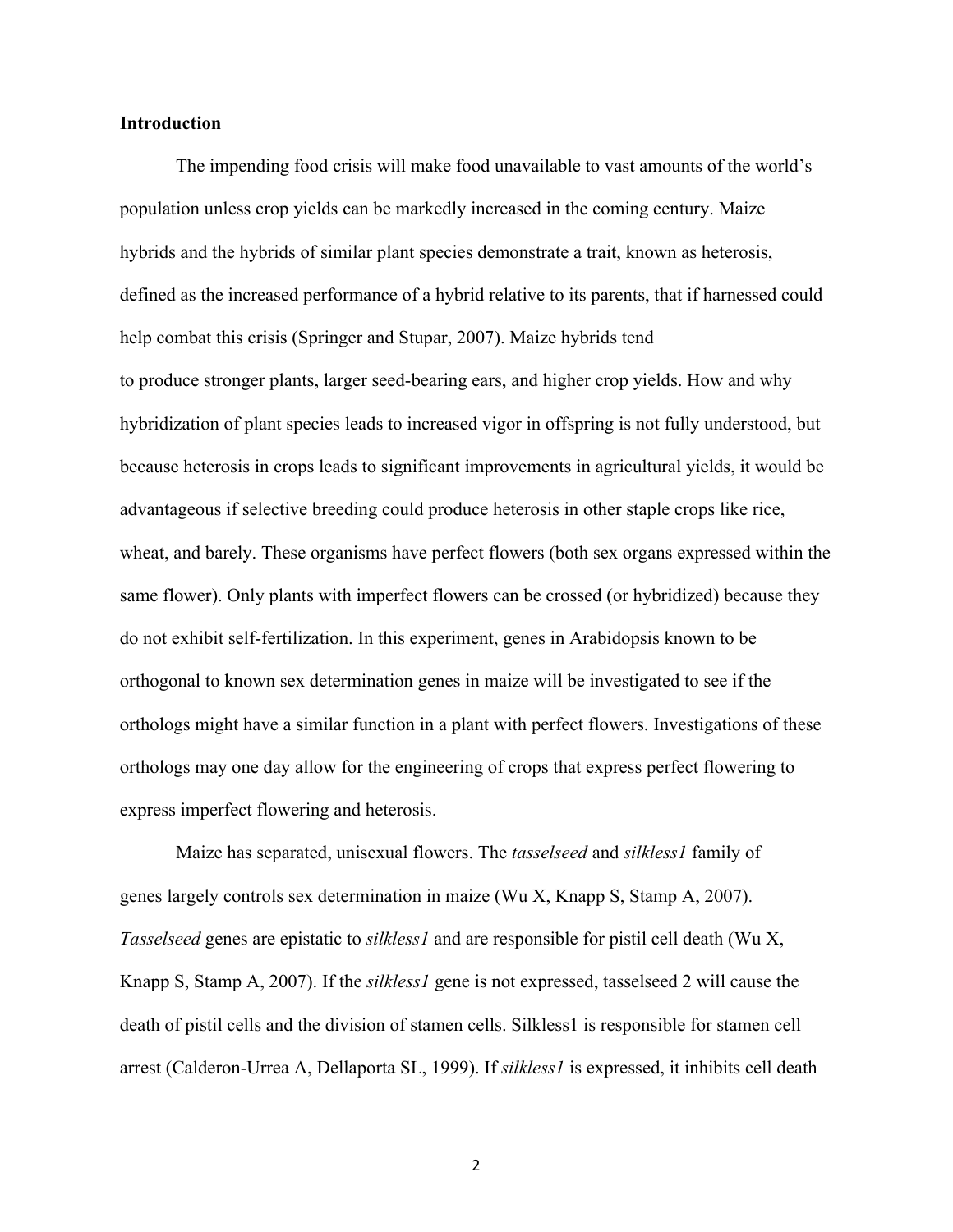signaling of the pistil cells and the stamen cell cycle is arrested. The biochemical mechanisms behind these observed behaviors are not yet fully understood. Jasmonic acid signals cell death, but the mechanisms behind this process and jasmonic acid production in cells has yet to be described (Acosta, Laparra, Romero, 2009). By replacing the orthologs of *silkless1* and *tasselseed2* in *Arabidopsis* with a reporter gene that can be visualized, it is possible to observe where the orthologs are expressed in these plants and possibly even phenotypic variances resulting from the replacement. Research into the expression and localization of these proteins could uncover more information about how the closely related sequences in maize regulate the cell death-signaling pathway.

This paper describes the cloning and characterization of gene *AT1G52340* in *Arabidopsis*. Previous research has found that overexpression of *AT1G52340* in *Arabidopsis*  leads to larger plant size (Lin, Hwang, Endo, 2007) and may also be involved in the biosynthesis of other enzymes as a part of a more complex metabolic pathway (Xie, Williamson, Holroyd, 2006). In order to determine the location and temporal expression of the *AT1G52340* gene product, a reporter construct was created from the promoter and terminator regions *AT1G52340* and a reporter gene (uidA, GUS) coding for an enzyme which, when expressed in the presence of its substrate, will create a blue color. The experiments conducted in this paper produced a successful transformation of the constructed synthetic gene described into *E. coli* cells, but subsequent sequencing results showed that the transformed synthetic gene did not have the desired sequence.

#### **Results**

Genomic DNA was isolated from *Arabidopsis thaliana* and then used as template DNA for PCR amplifications of the promoter and terminator of the gene *AT1G52340*. The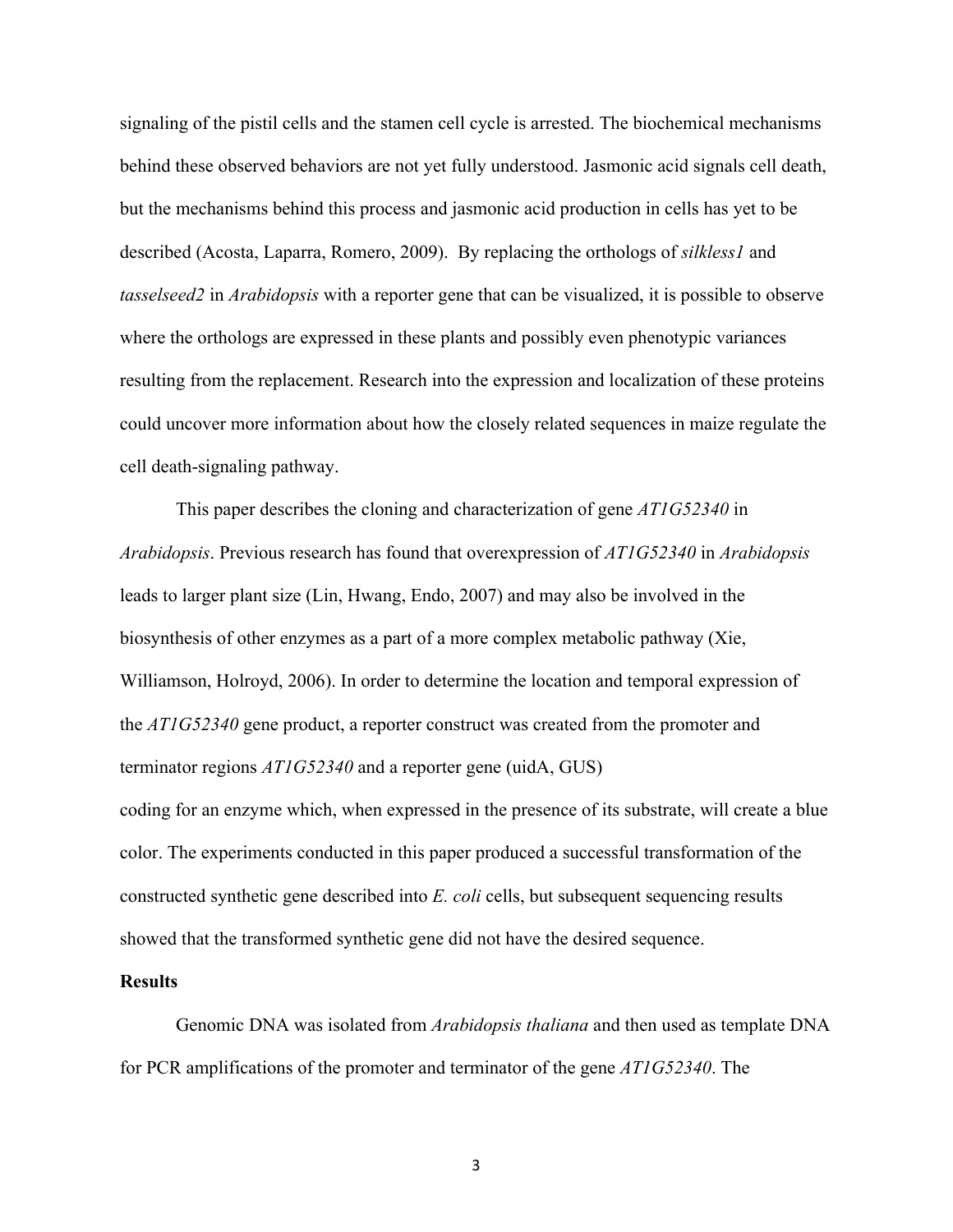*AT1G52340*, gene was chosen for study because of its homolog in maize (*Zea mays*) *GRMZM2G332976*. Figure 1 shows the protein domains of the AT1G52340 protein. Many of these domains are also present in the GRMZM2G332976 protein, including the DH sc/Rdtase SDR, DHB DH, and Glc/ribitol DH of the Prints domain, the 51735 Superfamily domain, as well as the DH\_sc/Rdtase\_SDR of the Pfam domain. Both the AT1G52340 and GRMZM2G332976 proteins are members of the superfamily SDR, recognized to function in hormonal biosynthesis and sex determination in maize and *Arabidopsis* (Cheng, 2002). These commonalities, as well as the fact that both genes contain two identically proportioned exons, make the *AT1G52340* gene a likely homolog of the sex determination gene *GRMZM2G332976*, making it ideal for study.

The TEV GUS 35sa (Tobacco etch viral plasmid, β-Glucuronidase gene) was used as a template in order to extract the fluorescent reporter uidA gene (gene encoding the GUS enzyme) by PCR amplification of the gene segment (figure 2). The SLIC ends of around 20 base pairs each that flanked the amplified reporter would later function in the ligation independent cloning (LIC) reaction detailed in figure 4A.

The amplified uidA reporter and the promoter and terminator regions of the *AT1G52340* gene were gel extracted from a preparatory agarose gel electrophoresis (AGE) and run on a diagnostic AGE to check for accurate and high-yield amplification of the fragments. Three clear banding products of around 1000 base pairs, around 2000 base pairs, and around 500 base pairs were observed when compared against a 1 kb ladder that was run in the first lane (figure 3).

The fragments were combined in an equimolar mix and run through the SLIC cloning procedure in order to assemble the synthetic gene with 5' and 3' LIC sites (figure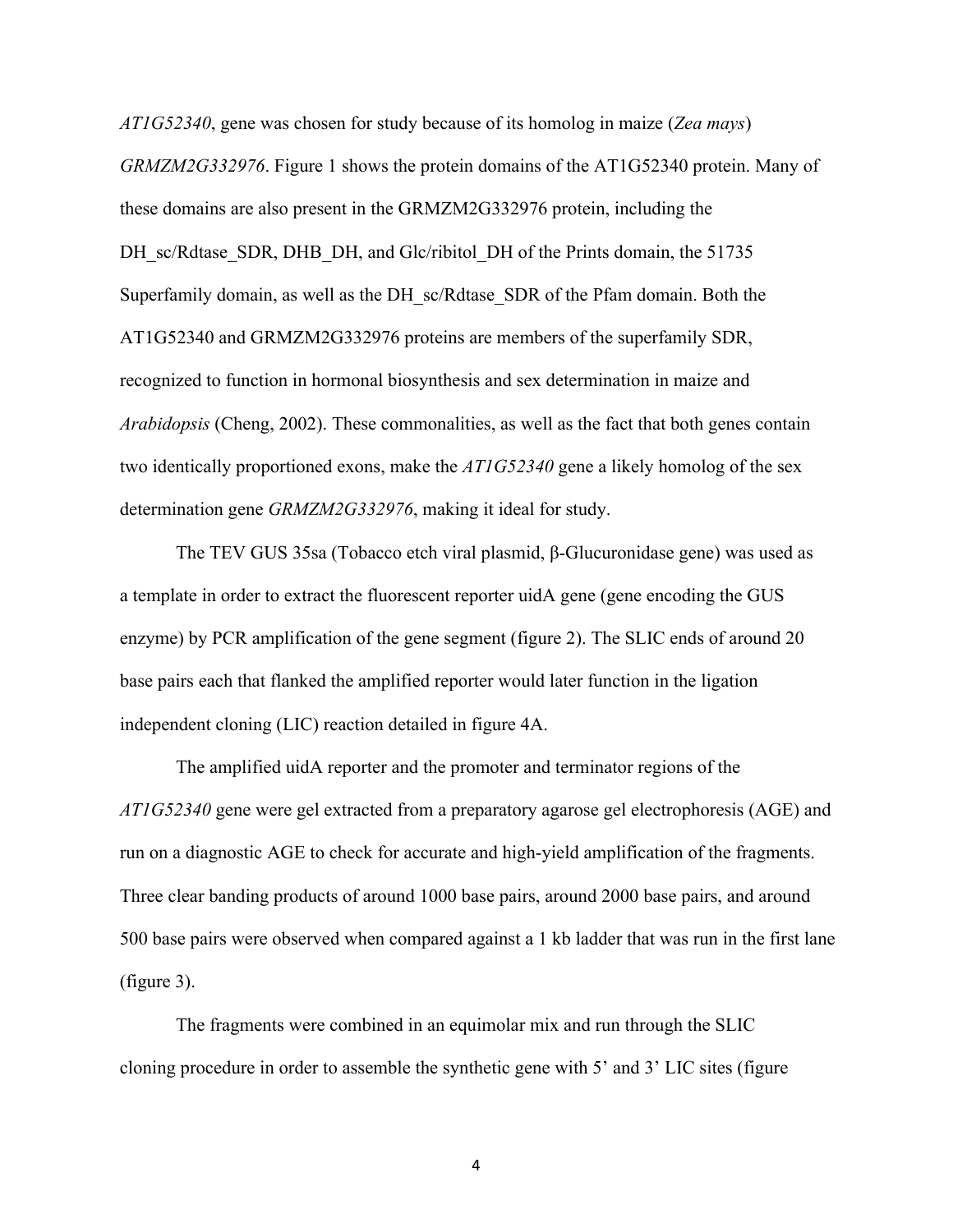4A). The assembled gene was then inserted into the tDNA vector

 $(pYU2588\ pPZP200b\ T-DNA\ FRT35SBaT17\ LIC)$  to a form a recombinant plasmid with a negative selection (sacB absence, ability to digest sucrose) and a positive selection (spectinomycin resistance, spectinomycin survival) in order to confirm the transfer of the plasmid DNA after PCR amplification of the colonies (figure 4B-D).

Promoter and terminator fragments were also inserted into the plasmid vectors containing a positive selection mechanism of resistance to kanamycin (not shown) in order to later sequence the regions.

Bacterial (*E. coli*) colonies containing the inserted synthetic gene as well as those containing the inserted promoter and terminator genes grew prolifically indicating an efficient transfer and uptake of the plasmid, which was necessary to the survival of the cells. Figure 5 shows PCR reactions carried out on the bacterial colonies carrying the promoter, terminator, and full-length synthetic gene inserts. Promoter banding is around 1000 base pairs, terminator banding is around 500 base pairs, and full length synthetic gene banding is around 3500 base pairs.

Sequencing data (not shown) was obtained for the promoter, terminator, and fulllength synthetic gene plasmids. The terminator region showed a perfectly matched sequence from both directions of sequencing, and 100% fidelity with the expected sequence product. No discrepancies were observed. The promoter region and full-length synthetic gene sequencing data showed matches of 60% and 57% respectively to their expected sequence products, below the threshold fidelity for construction of readable chromatographs.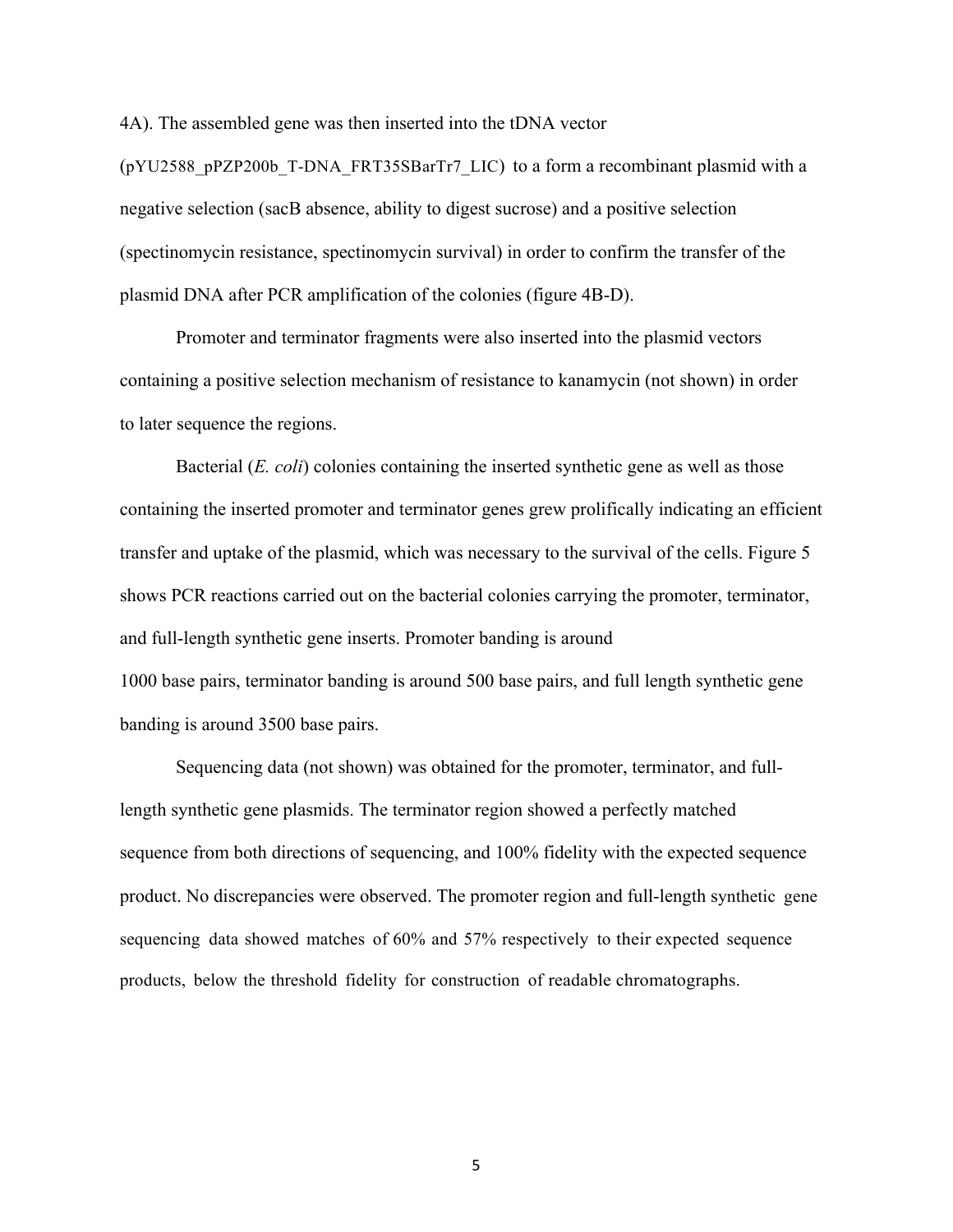

C

MSTNTESSSYSSLPSQRLLGKVALITGGATGIGESIVRLFHKHGAKVCIVDLQDDLGGEV CKSLLRGESKETAFFIHGDVRVEDDISNAVDFAVKNFGTLDILINNAGLCGAPCPDIRNY SLSEFEMTFDVNVKGAFLSMKHAARVMIPEKKGSIVSLCSVGGVVGGVGPHSYVGSKHAV LGLTRSVAAELGQHGIRVNCVSPYAVATKLALAHLPEEERTEDAFVGFRNFAAANANLKG VELTVDDVANAVLFLASDDSRYISGDNLMIDGGFTCTNHSFKVFR

# **Figure 1. Gene** *AT1G52340* **structure, domains, and protein sequence** A.)

Structure of the *AT1G52340* gene B.) Structure of cDNA with motifs and domains labeled C.) Protein amino acid sequence for AT1G52340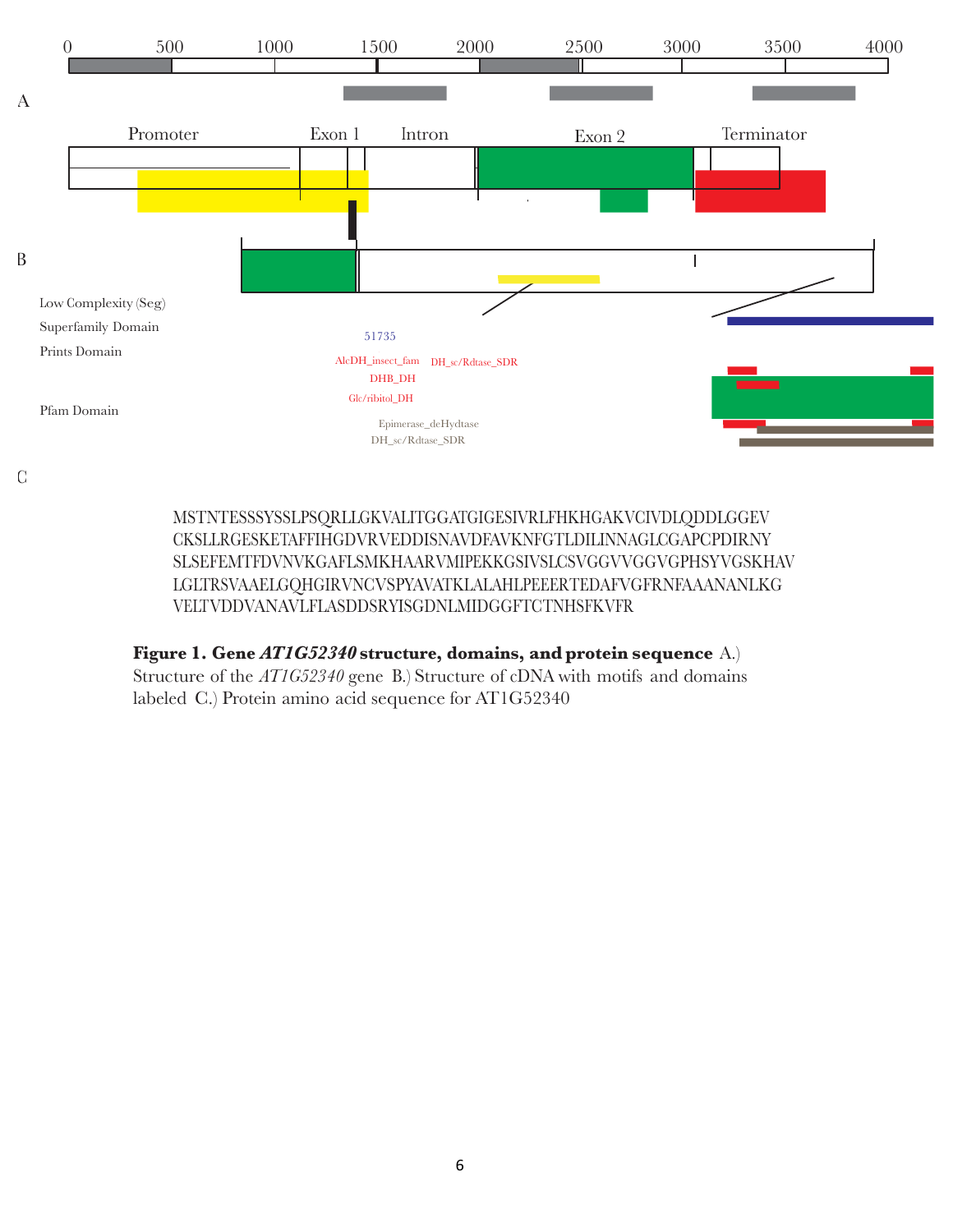

**Figure 2. Structure and Reporter Gene PCR Isolate** A.) TEV\_GUS\_35Sa plasmid including GUS gene used as a reporter with forward and reverse PCR primers annotated as green and red arrows B.) Expected PCR product with 5' and 3' SLIC overhangs indicated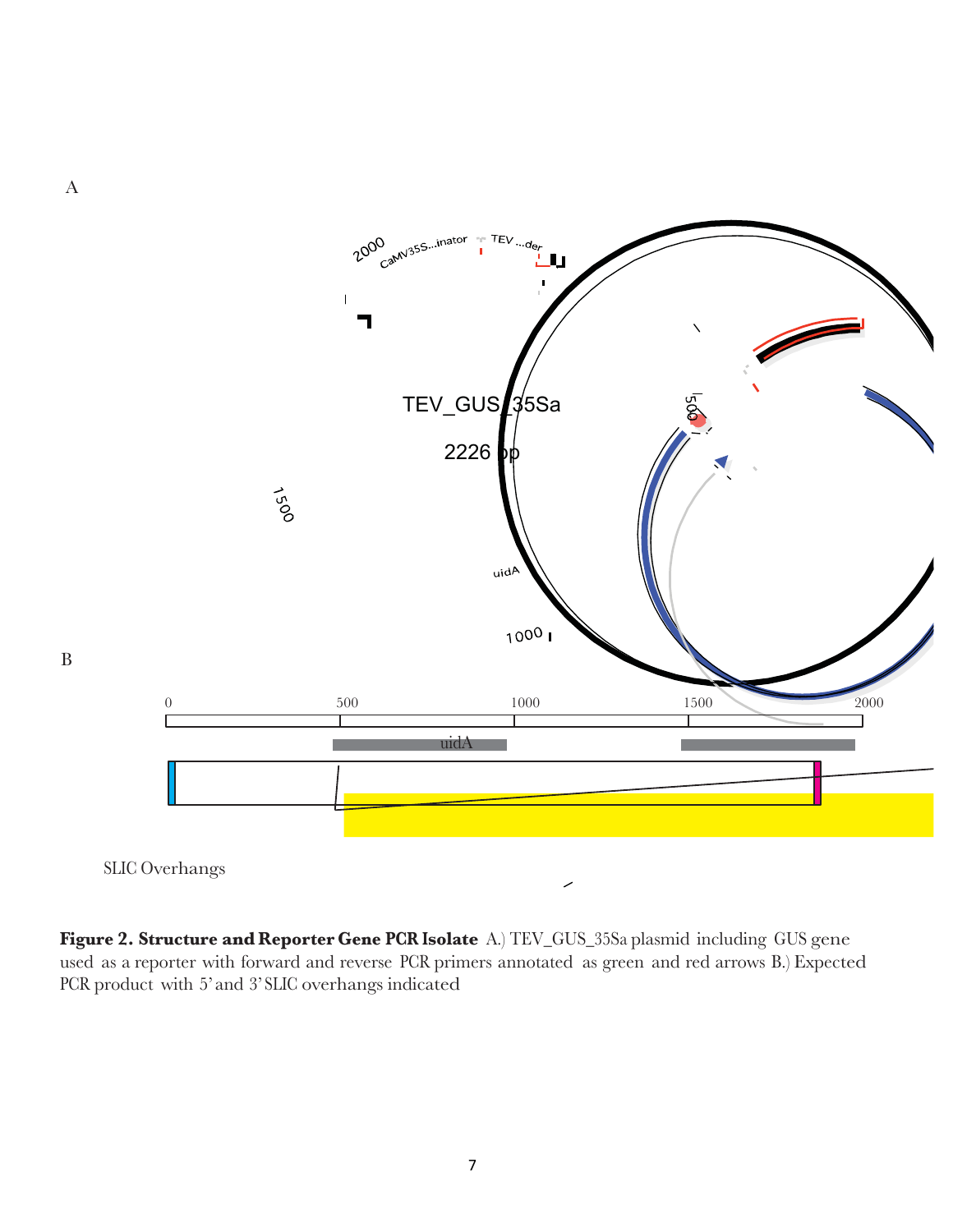

**Figure 3. AGE banding photograph of synthetic gene components** AGE of the gel extracted promoter, reporter, and terminator sequences. 1 kb ladder is annotated.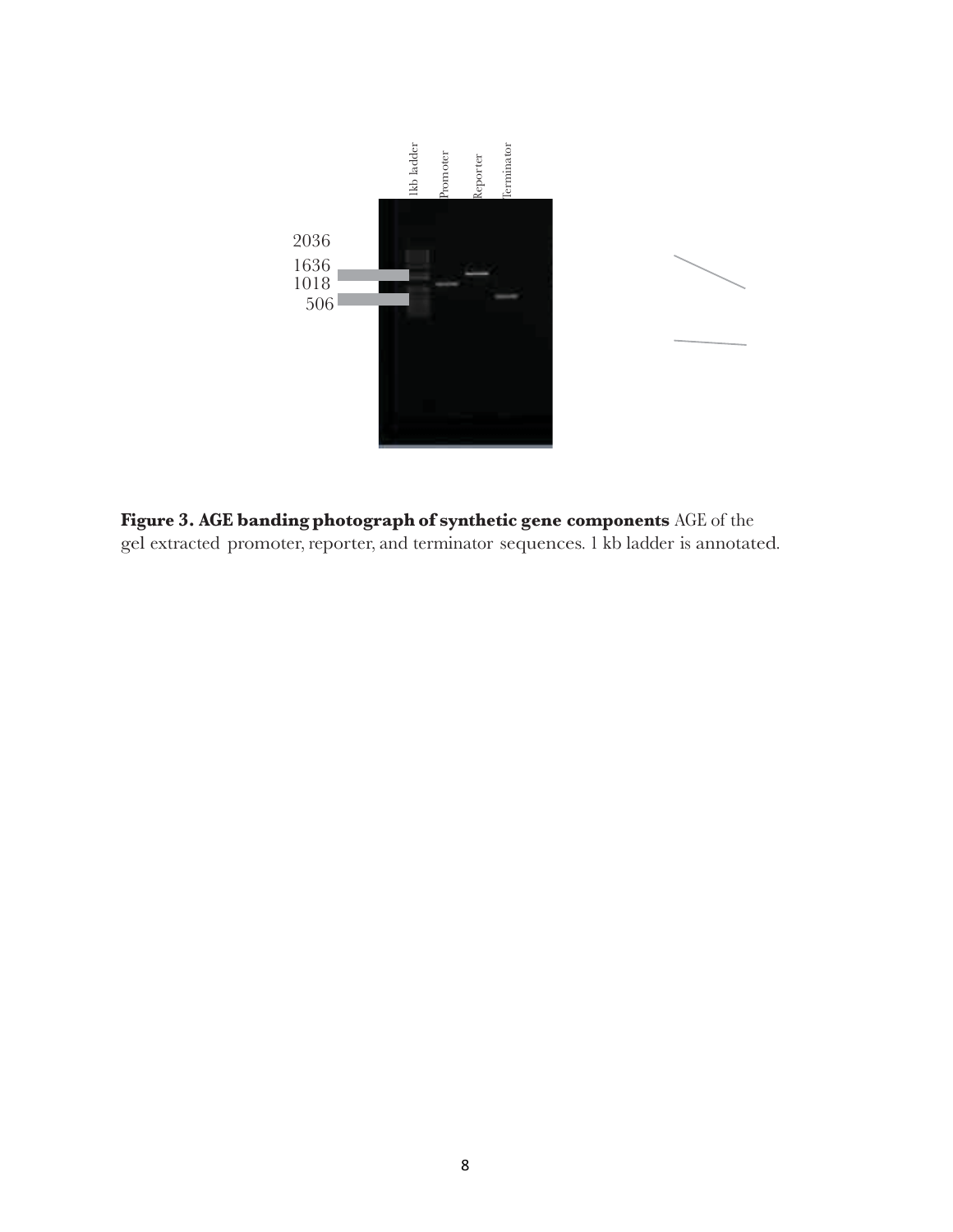

**Figure 4. Synthetic Gene and Plasmid Assembly** A.) Sue assembly procedure of the promoter, reporter, and terminator extracted PeR fragments. B.) The full length assembly gene after SUE assembly, consisting of promoter, reporter, and terminator sequences and Ue sites added by PeR C.) tDNA vector including, sacS gene with promoter and terminator, Bsal restriction sites, and kanamycin resistance gene with promoter and terminator. D.) Assembled recombinant SLIC plasmid vector. Contains GUS reporter gene and kanamycin resistance gene.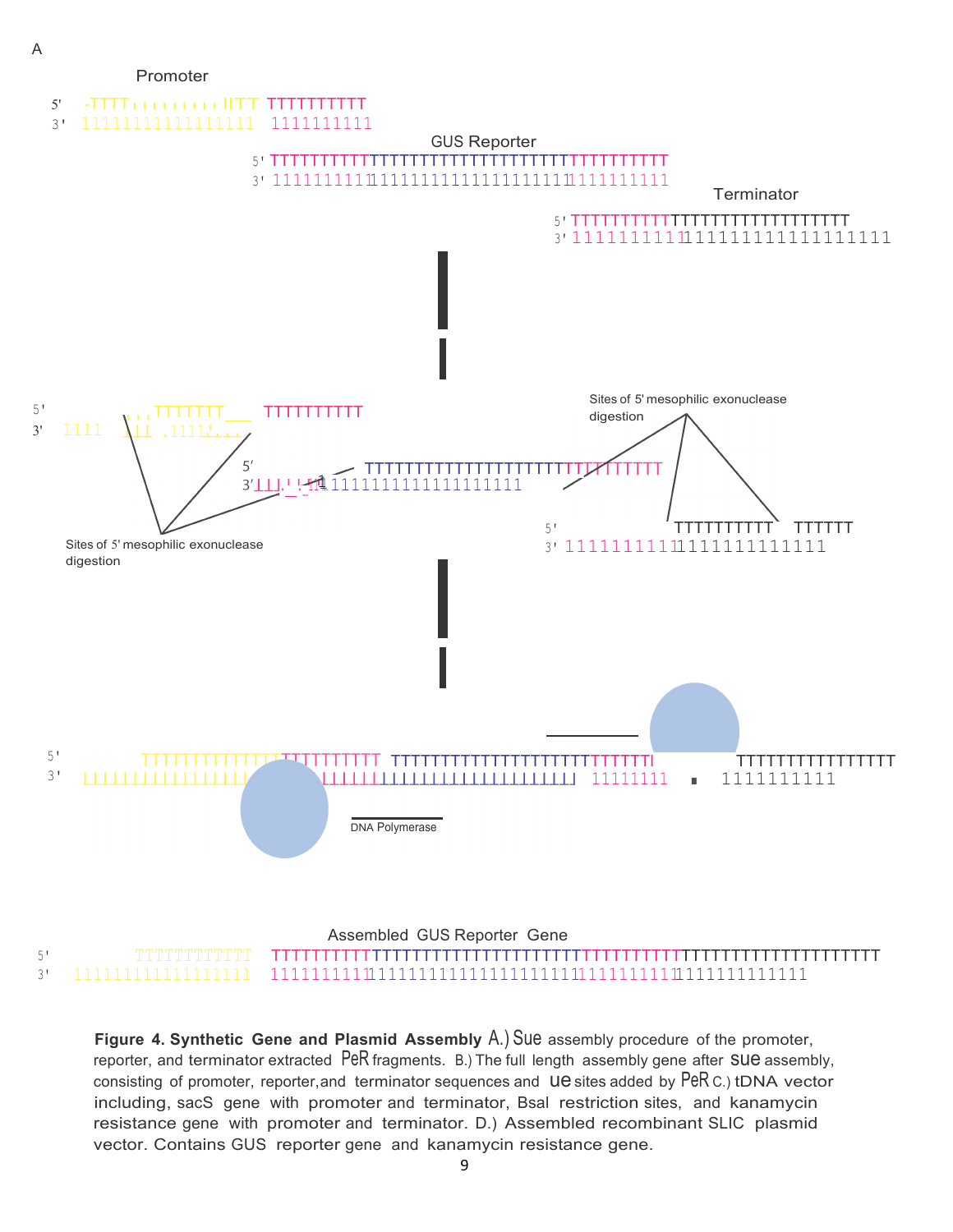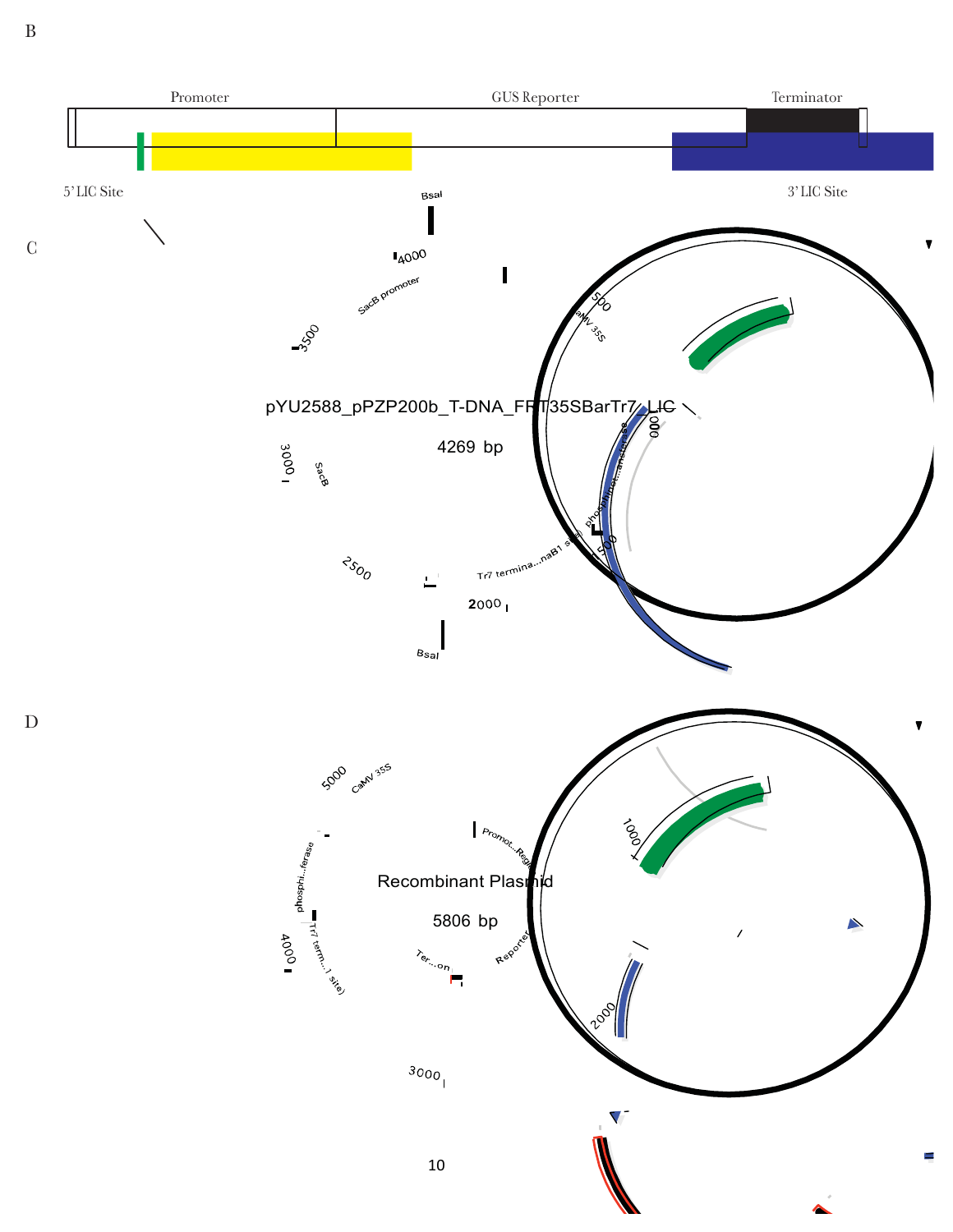Promoter 2036 1636 1018 506

B





<sup>C</sup> Full-Length Synthetic Gene



## **Figure 5. AGE banding photograph of promoter, terminator, and full length synthetic gene bacterial colonies** A.) AGE of PCR carried out on bacterial colonies

carrying promoter sequence B.) AGE of PCR carried out on bacterial colonies carrying terminator sequence C.) AGE of PCR carried out on bacterial colonies carrying assembled full length synthetic gene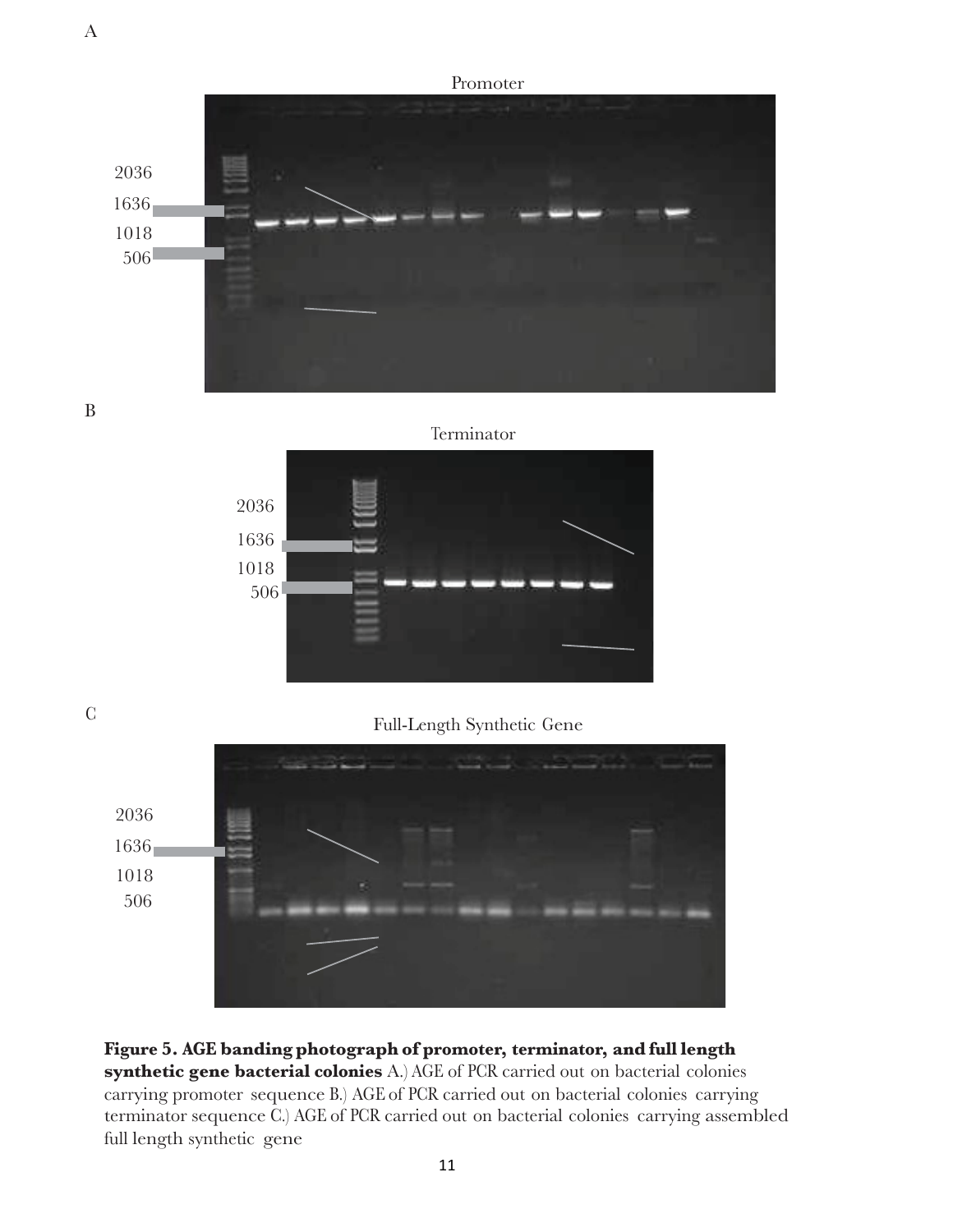### **Discussion**

The goal of our research was to create a synthetic gene construct and insert it into the *Arabidopsis thaliana* genome. The synthetic gene consisted of the *uidA* (GUS) reporter gene placed between the promoter and terminator regions of *AT1G52340*. The promoter and terminator regions were amplified via PCR then checked with agarose gel electrophoresis (AGE) to see if the amplified products were of the expected sizes. Figure 3 shows that the amplified segments were of the correct lengths, and the presence of single bands indicates that DNA was amplified at a single length. These lengths of about 1000, about 500, and about 2000 base pairs for the promoter region, terminator region, and reporter gene respectively were the expected DNA segment lengths.

Initially, synthetic gene assembly and subsequent transformation of the GUS SLIC complex (which included the promoter, uidA, and terminator regions) was not successful, and no bacterial colonies resulted. Due to this setback, the promoter and terminator regions were cloned individually by blunt-TOPO cloning. This transformation was successful (figure 6) and the plasmids were sent to be sequenced to see if they had been amplified with 100% fidelity.

After modifying the LIC reaction procedure (lengthening extension time) and PCR amplification procedure (using the HF high fidelity method without DMSO), the assembled full-length synthetic gene was successfully amplified and transformed into the SLIC vector. The results of the PCR, shown in figure 6, revealed that three colonies showed bands of around 3500 base pairs. This was the expected length of the full-length gene. This result offers strong evidence that the full-length synthetic gene had been assembled, amplified, and transformed correctly. In order to verify this, the plasmid was isolated and sent for sequencing.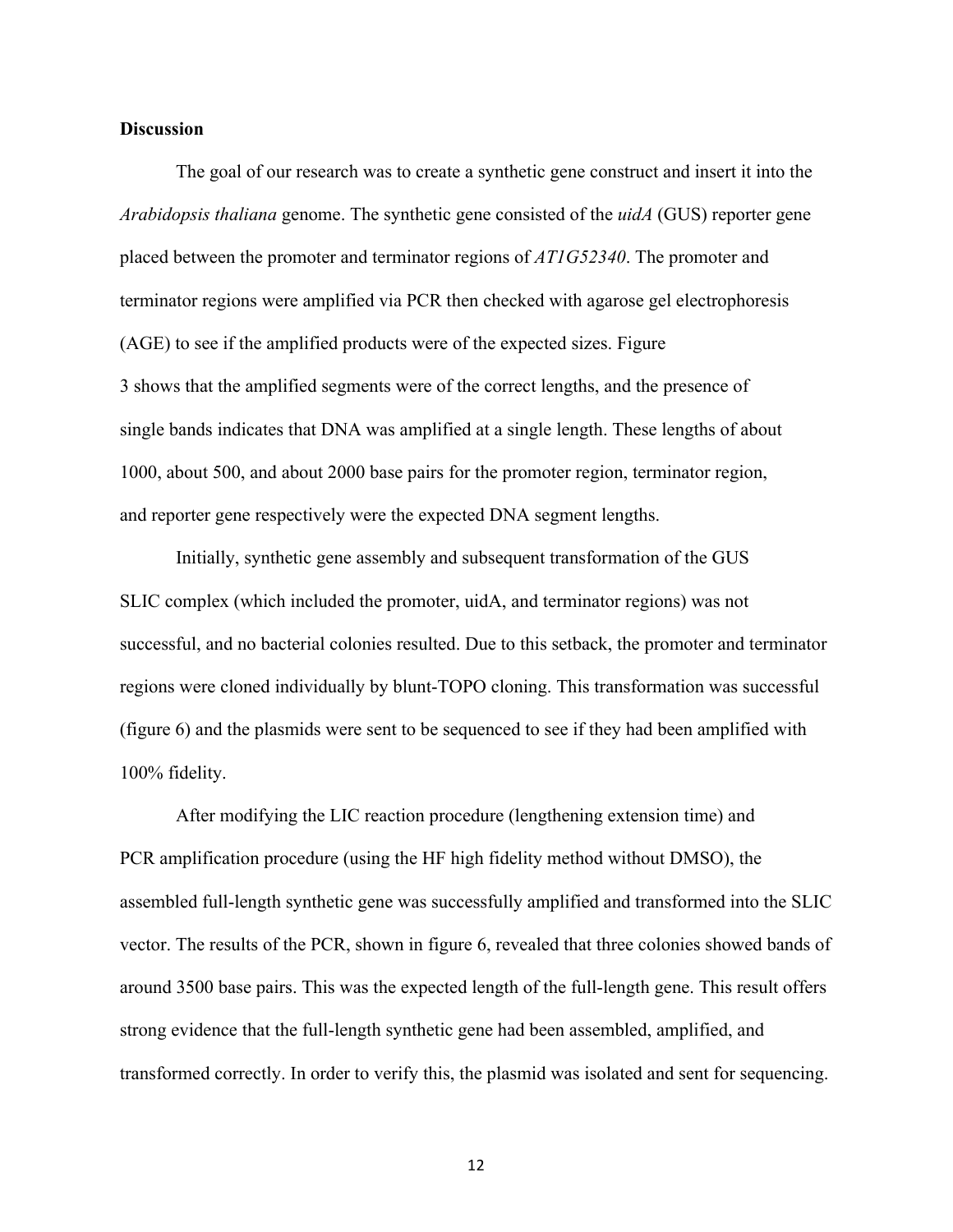Sequencing data from the promoter, terminator, and full–length synthetic gene shows that only the terminator was successfully cloned and transformed. It was a 100% match in both the forward and reverse directions (p264, p265) and with the expected sequence. The promoter and full-length synthetic gene were not amplified or cloned with high fidelity, as they were both less than 60% matches to the expected gene products and were below the threshold to create chromatogram comparison graphs.

Sequencing yielded unexpected results. This was most likely caused by incorrect amplification of the promoter sequence since the terminator sequence was a 100% match. Primers may not have bound correctly to the gDNA, binding at unexpected locations. Proceeding forward, the next step that must be taken will be to redesign the PCR primers for the promoter region and make it more specific perhaps by expanding it in length. Once the full-length synthetic gene is transformed successfully, we will next attempt to create more transformed bacterial colonies using the same method and then attempt to infect *Arabidopsis thaliana* samples with a bacterial carrier capable of insertion of the full-length synthetic gene.

Insertion of the reporter gene (*uidA*) into *Arabidopsis thaliana* genome will allow us to visualize the localization and expression patterns of the *AT1G52340* gene. The *AT1G52340*  gene was chosen for this study because it is an ortholog of the *GRMZM2G332976* gene in *Zea mays.* The two genes share many of the same domains and motifs, including the *superfamily*  domain, *prints* domains, and a *pfam* domain. They are similar to one another in structure as well, containing two exons each with a single intron. The *GRM7Jv12G332976* gene has been determined to have a role in the *tasselseed-2* sex determination pathway (Cheng, 2002) New information regarding the role of this gene in the sex determination pathway in *Arabidopsis thaliana* may lead to discoveries allowing us to induce imperfect flowering similar to that of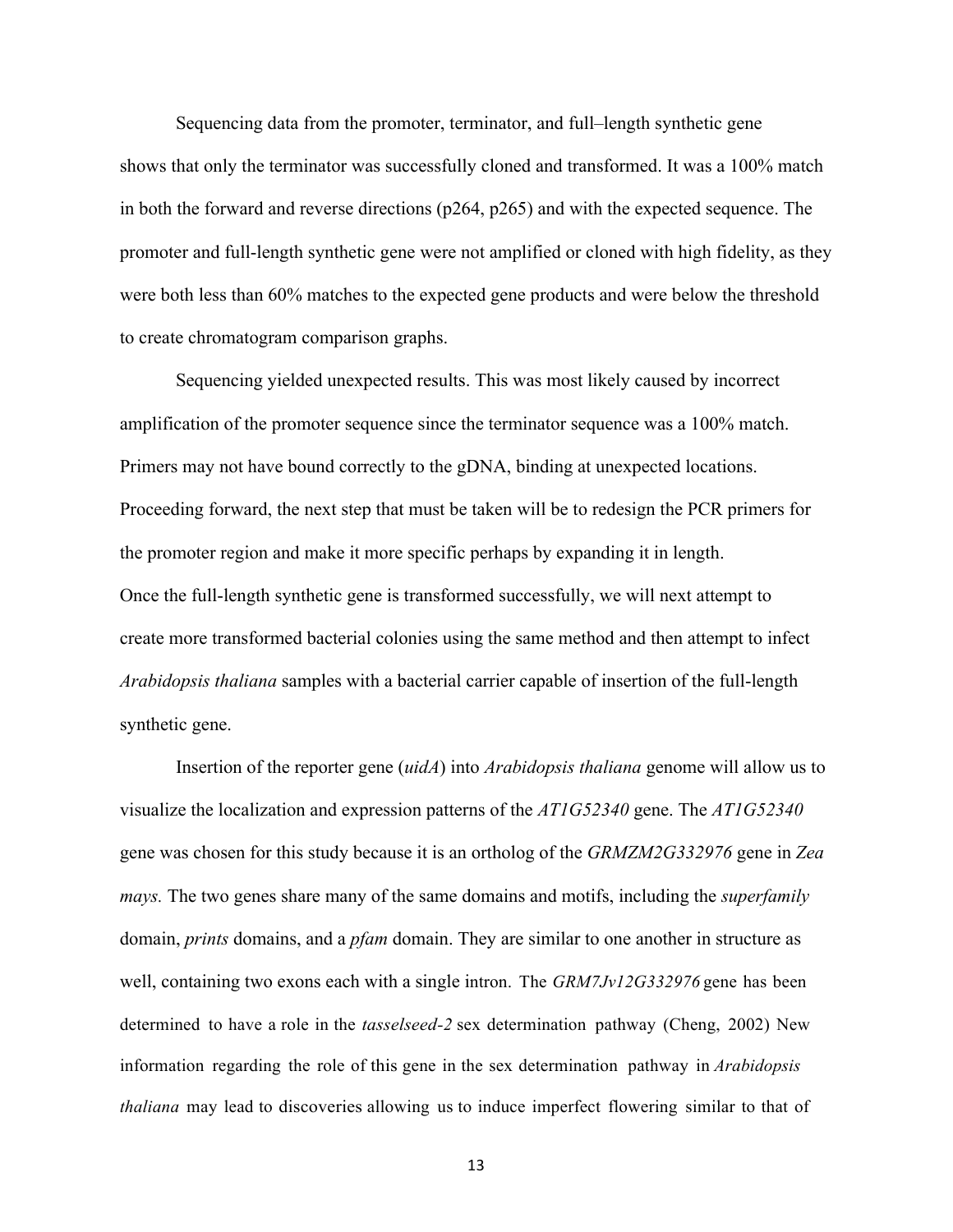*Zea mays* in plants that naturally express perfect flowers. This feat could increase the competence of unisexual crops (heterosis) and lead to higher crop yields.

#### **Materials and Methods**

#### *Genomic DNA Extraction*

Genomic DNA (gDNA) was isolated from a single leaf collected from *Arabidopsis thaliana* Col-O wild type. gDNA was extracted using the QIAgen DNeasy Plant Minikit following the manufacturer's protocol of Purification of total DNA from plant tissue, with the following modification: A single leaf was ground by mortar and pestle under continuous application of liquid nitrogen to inhibit DNase activity.

Yield and purity (260/280) of the DNeasy extraction was quantified using the NanoVue plus spectrophotometer. Agarose gel electrophoresis (AGE) was used to verify that the products were present in high concentration and purity. Suitability of isolated gDNA for PCR was verified by PCR amplification of the control gene (*AT5G60390*).

#### *Gel Electrophoresis*

Agarose gel electrophoresis was used to verify successful PCR amplification and for DNA separation prior to gel extraction. Samples were run through 0.8% SYBR green dye (Invitrogen) agarose gels (USB Corporation). Each sample consisted of 25µL of solution comprised of 1X RapidRun loading dye (Affymetrix), approximately 100 ng of DNA sample and distilled water. Gels were visualized under UV light adjacent to a 1 kb ladder (Invitrogen).

### *PCR Amplification*

The control gene (*AT5G60390),* the promoter (*AT1G52340*), the terminator (*AT1G52340*), the reporter gene (*uidA*), and the full-length synthetic gene were amplified by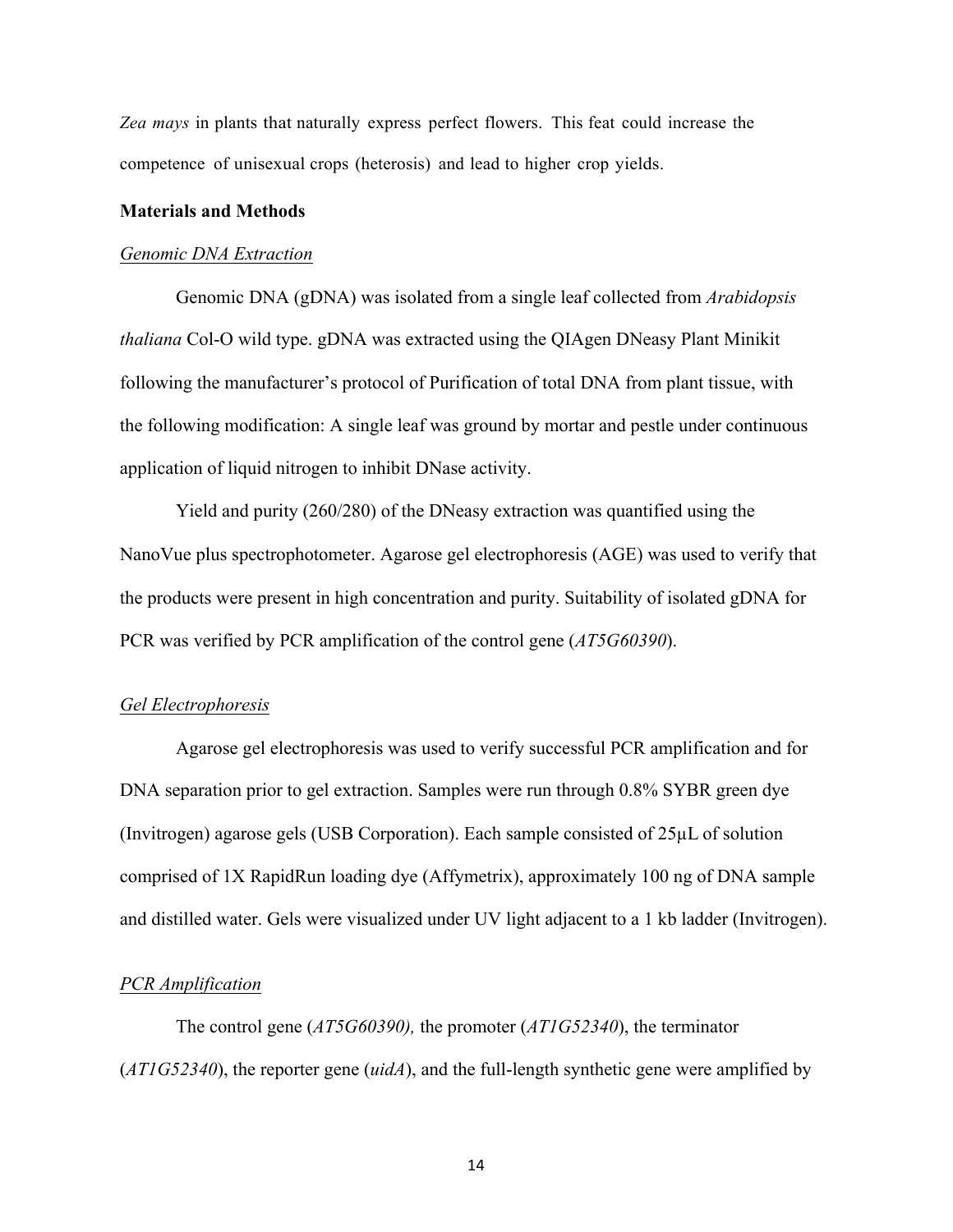PCR. For each sequence of interest, four distinct PCR reactions with a final volume of 25µL containing 1x Phusion Master Mix (Finnzymes) (with either HF Buffer or GC Buffer), 0.52 µM forward primer, 0.52 µM reverse primer, 70-100 ng of template DNA with or without 2% dimethyl sulfoxide were amplified. PCR reactions were run using general cycling methods with slight modifications for each individual sample: Initial denaturation for 30 seconds at 98°C followed by 30 cycles of denaturation for 10 seconds at 98°C, annealing for 30 seconds at 3<sup>o</sup>C higher than the lowest Tm of the two annealing primers, extension lasted 1 kb per 30 seconds at 72°C, and final extension for 5 minutes

at  $72^{\circ}$ C. The samples were stored at  $4^{\circ}$ C.

A control PCR reaction was carried out for gene *AT5G60390* from purified gDNA to verify that the gDNA was suitable for PCR. The primers used were MP36 (5'- GTGAGCACGCTCTTCTTGCT-3') and MP37 (5'- TCCTTGACAGCAACATTATT-3'). The annealing temperature was  $55^{\circ}$ C and the extension time was 30 seconds. The expected size of the amplified gene (2361 base pairs) was verified by AGE.

A PCR reaction was carried out to isolate and amplify the reporter gene (β-Glucuronidase or GUS) from the plasmid pRTL2-GUS using the primers MB12RF12 (5'- GATCTAAGGAGCTAAAGCTATTatggtccgtcctgtagaaac - 3') and MB12RR12 (3'- ACATTCTTTAGCAAAATGCAtcattgtttgcctccctgct - 5'). Capitalized letters are homologous to the targeted gene, while lowercase letters are extensions (SLIC ends) that are homologous to the promoter and terminator of  $ATIG52340$ . The annealing temperature was  $64^{\circ}$ C and the extension time 1 minute.

PCR reactions were carried out for the promoter and terminator regions of the gene being studied, *AT1G52340*. The promoter region of the gene was amplified with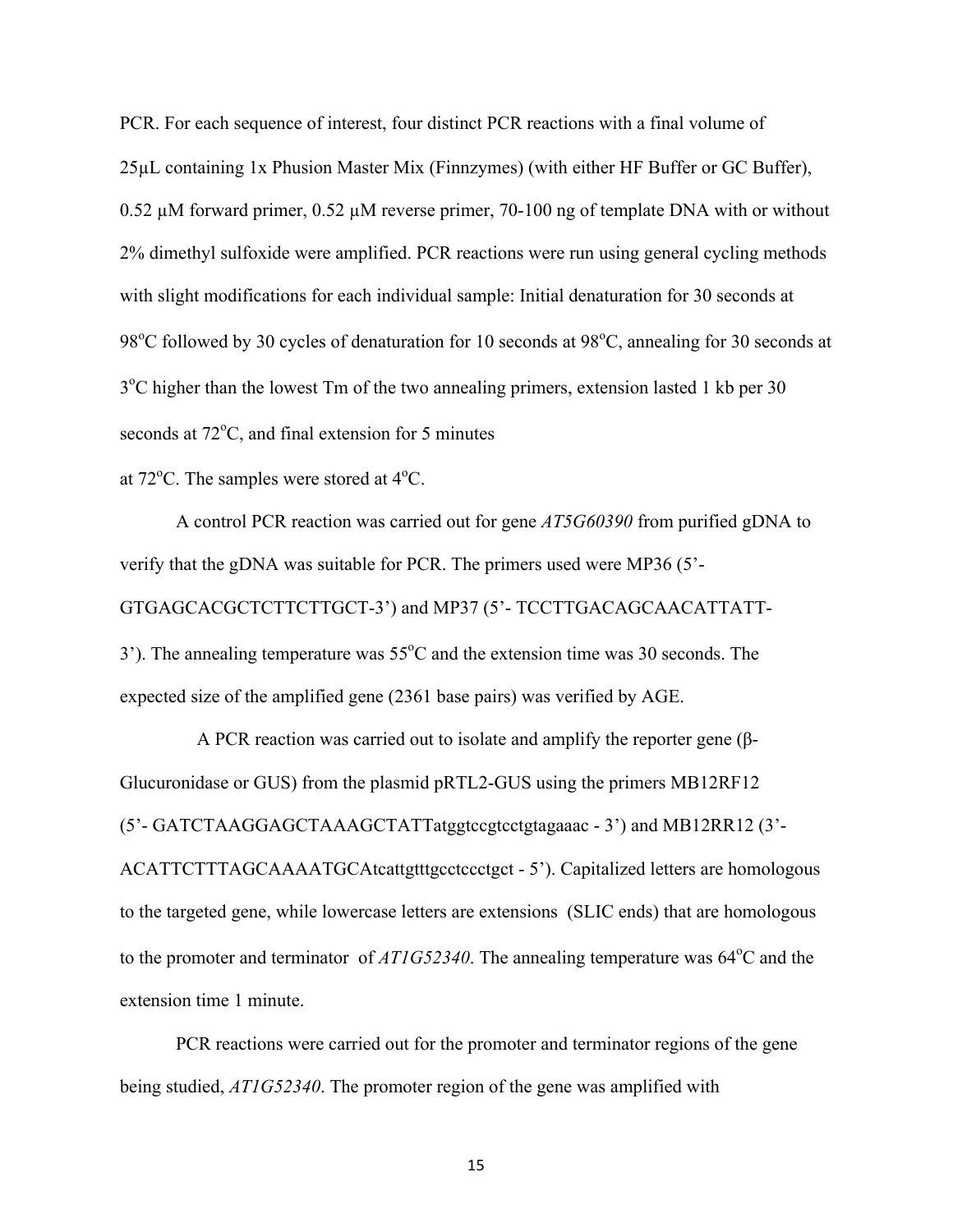forward primer MB12PF12 (5'- tacttccaatccatg ATACTCCGGTGGCAGAAGTGACGG - 3') and reverse primer MB12PR12 (3'-

gtttctacaggacggaccatAATAGCTTTAGCTCCTTAGATC-5'). The annealing temperature for the promoter sequence was  $58^{\circ}$ C and extension time was 1 minute. Amplicon size was expected to be 1141 base pairs for the promoter and 529 for the terminator. The terminator region of *AT1G52340*was amplified with forward primer MB12TF12 (5' agcagggaggcaaacaatgaTGCATTTTGCTAAAGAATGT- 3') and reverse primer MB12TR12 (3'- tatccacctttactg ATTTGACACCGTTACGGAGACTAACG- 5'). The annealing temperature was  $61^{\circ}$ C and extension time was 1 minute. The lowercase letters at the 5' end of the forward promoter primer and the 3' end of the reverse terminator primer correspond to LIC sequences homologous to those of the vector it was intended to be inserted into. Lowercase letters of the amplified promoter, terminator, and reporter gene sequences were SLIC ends, designed to be homologous to one another for SLIC assembly.

The full-length synthetic gene was amplified with the forward primer MB12PF12 (5' tacttccaatccatg ATACTCCGGTGGCAGAAGTGACGG - 3') and the reverse primer MB12TR12 (3'- tatccacctttactg ATTTGACACCGTTACGGAGACTAACG- 5'). HF PCR conditions without the addition of DMSO and "Touchdown" cycling conditions were employed. Touchdown conditions included two cycles of denaturation, annealing, and extension in addition to initial denaturation (98 $^{\circ}$ C, 30 seconds) and final extension (72 $^{\circ}$ C, 5 minutes). The annealing temperatures were  $70^{\circ}$ C and  $69^{\circ}$ C respectively and lasted 30 seconds each. The extension times were 4 minutes each at 72°C. The expected size of the amplicon was 3482 base pairs.

In order to screen the pCR Blunt II-TOPO recombinant plasmids with promoter and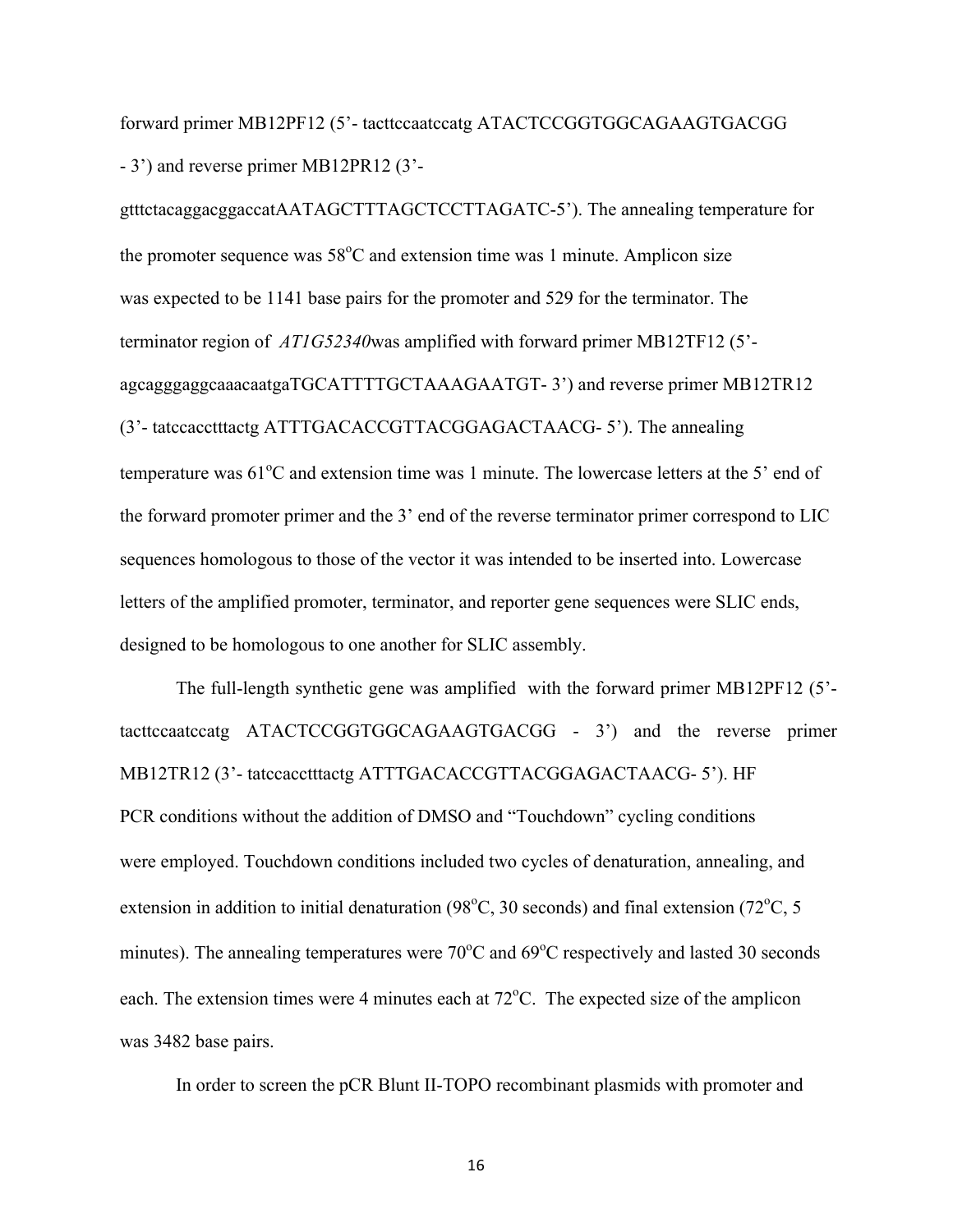terminator sequences inserted, forward primer p264 (5'-

GCTATGACCATGATTACGCCAAG-3') and reverse primer p265 (5'-

GACGTTGTAAAACGACGGCCAG-3') were used. Cycling conditions were modified: Initial denaturation occurred at  $95^{\circ}$ C for 8 minutes then at  $98^{\circ}$ C for 2 minutes, denaturation and annealing lasted 15 seconds, annealing temperature was 60°C and extension time was 1 minute for both the promoter and terminator. The expected size of the amplicon for the promoter was again 1141 base pairs and again 529 base pairs for the terminator. Diagnostic AGE was used to determine that the PCR amplification was successful, and the NanoVue plus spectrophotometer was used to measure concentration and purity (260/280).

### *Gel Extraction and Purification*

DNA fragments were excised from a preparative gel and purified using the QIAquick gel extraction kit protocol. Preparative gel samples for the promoter, terminator, reporter and full-length synthetic gene fragments consisted of  $50\mu$ L of solution comprised of 1X RapidRun loading dye (Affymetrix), 40µL of combined PCR product and distilled water before being excised. Two elutions were collected after purification as backup samples. Concentration and purity of extracted products was quantified using the NanoVue plus spectrophotometer.

### *Enzymatic Assembly of Synthetic Gene*

The promoter, terminator, and reporter gene sequences were combined in a 5µL equimolar mix calculated from the length of each segment and the concentrations obtained from the NanoVue Plus spectrophotometer. This was added to 15µL of SLIC reaction mix mixed on ice and incubated for 50°C for one hour in a BioRad MyCycler thermocycler. The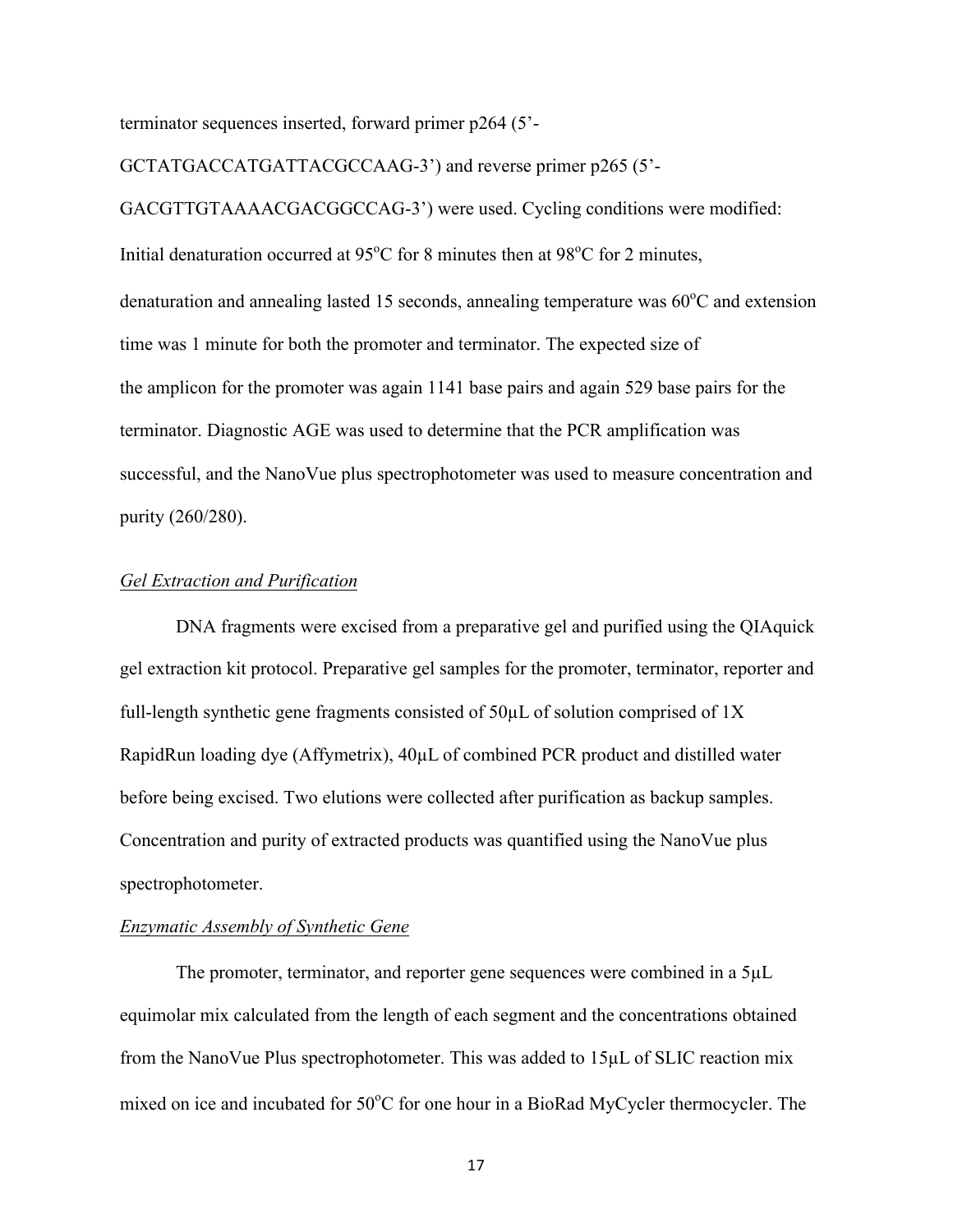assembled gene was then amplified by PCR.

### *Ligation Independent Cloning of Synthetic Gene*

A 100µL sample was prepared consisting of 1x NEB4 buffer and Bovine Serum Albumin (NEB), 5µg of plasmid vector (pYU2588), 3µL BsaI restriction enzyme (NEB) and distilled water. The mixture was incubated for 3 hours at  $50^{\circ}$ C followed by  $65^{\circ}$ C for 15 minutes in order to inactivate the BsaI enzyme. The plasmid vector was purified using the QIAquick PCR purification procedure (gel extraction).

50µL of the digested BsaI vector was combined with 1X T4 Buffer (NEB 2), 2.5mM dGTP, 1X BSA (NEB), 5 mM DTT, 5µL of T4 DNA polymerase, and distilled water, then incubated for 30 minutes at  $22^{\circ}$ C. It was then incubated at  $70^{\circ}$ C for 20 minutes using the BioRad MyCycler thermocycler to heat inactivate the T4 polymerase and stored at -  $20^{\circ}$ C.

5.0 µL of the extracted and purified PCR insert of the full-length synthetic gene was then combined with 1X T4 buffer (NEB 2), 2.5 mM dCTP, 50 mM DTT, 5X BSA (NEB), .5 $\mu$ L of T4 DNA polymerase, and distilled water and incubated for 22 $\degree$ C for 30 minutes in a BioRad MyCycler thermocycler. It was then incubated at  $70^{\circ}$ C for 20 minutes to inactivate the T4 polymerase.

1µL BsaI-T4 treated vector and 2µL of T4 treated PCR insert were combined and incubated for 10 minutes at  $22^{\circ}$ C and then placed on ice.

Transformation of the cells was then carried out by adding 50µL of competent cells (Invitrogen TOP 10) and incubated on ice for 15 minutes. The cells were then heat shocked in a water bath for  $42^{\circ}$ C for 30 seconds and immediately placed on ice for 2 minutes. 100 $\mu$ L of SOC medium (Invitrogen) was added and the cells were shaken for 1 hour at  $37^{\circ}$ C, after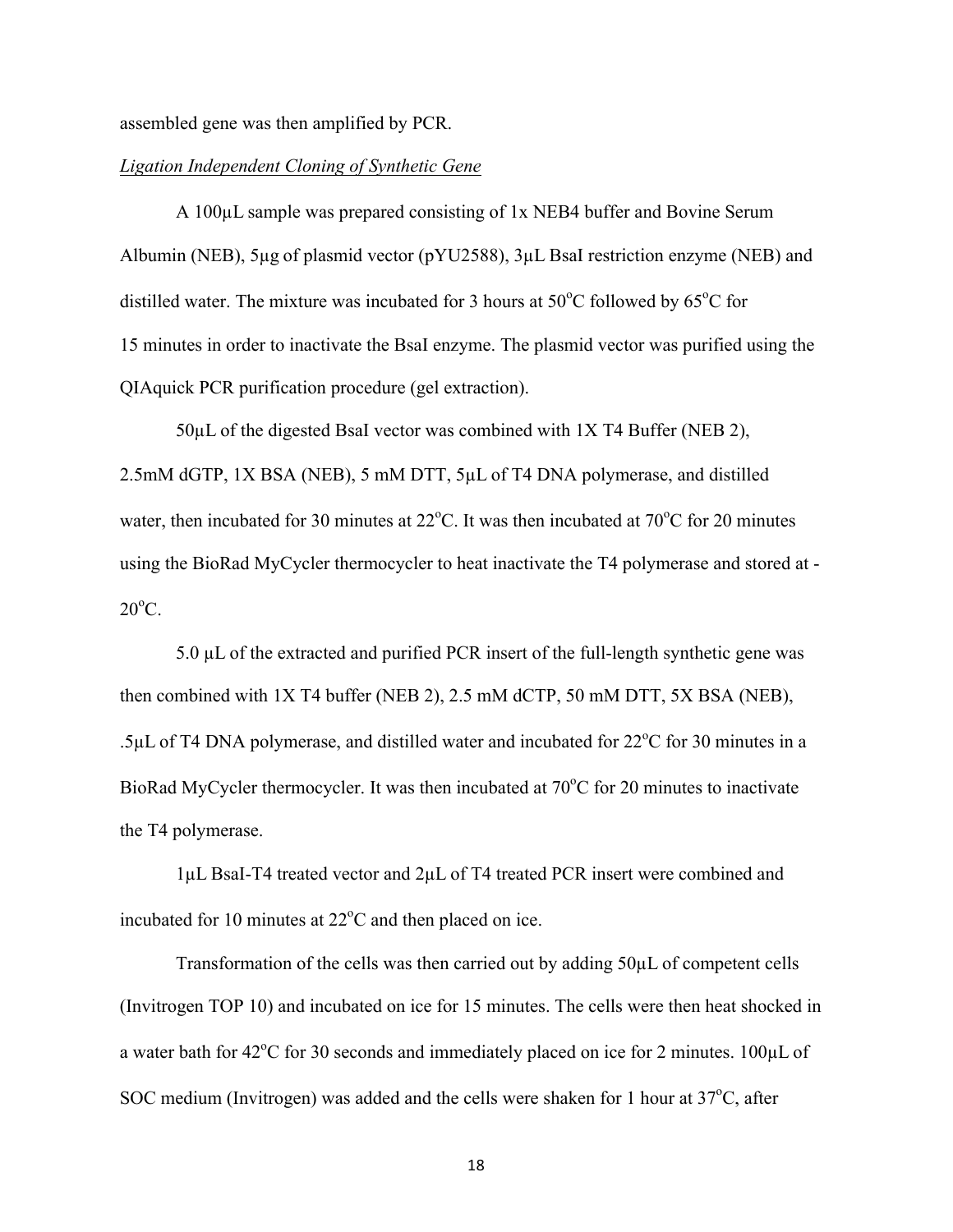which the cells were ready for plating onto LB medium with 5% sucrose and spectinomycin (see section on plating).

#### *TOPO Cloning*

TOPO cloning was used to transform both the purified promoter and terminator fragments. 4µL of purified product was combined with 1µL of salt solution and 1µL of pCR II-Blunt-TOPO solution (Invitrogen) and incubated for 15 minutes at room temperature. 3µL of the solution was added to a vial of One Shot Chemically Competent *E. coli* (Invitrogen). Aside from this modification, the TOPO Cloning reaction protocol (Invitrogen) was then followed for the transformation of cells.

The cells were plated on LB medium with kanamycin (see section on plating).

### *Plating*

Transformed E. coli were plated on LB (liquid broth) plates containing appropriate antibiotic (kanamycin for TOPO vector, spectinomycin for pYU2588) and sucrose conditions described in sections on transformation. Two plates of bacteria were grown for each cloning procedure by spreading 150µL on one plate and 100µL on the second plate using glass beads.

### *Isolation of Recombinant Plasmid*

Recombinant plasmids containing the blunt-TOPO cloned promoter and terminator and the plasmid containing the full-length synthetic gene were isolated in order to be sequenced. The QIAGEN plasmid midi kit and protocol were employed for each isolation.

#### *Sequence Analysis*

Primers were annotated using the software Lasergene. The Gene sequence information